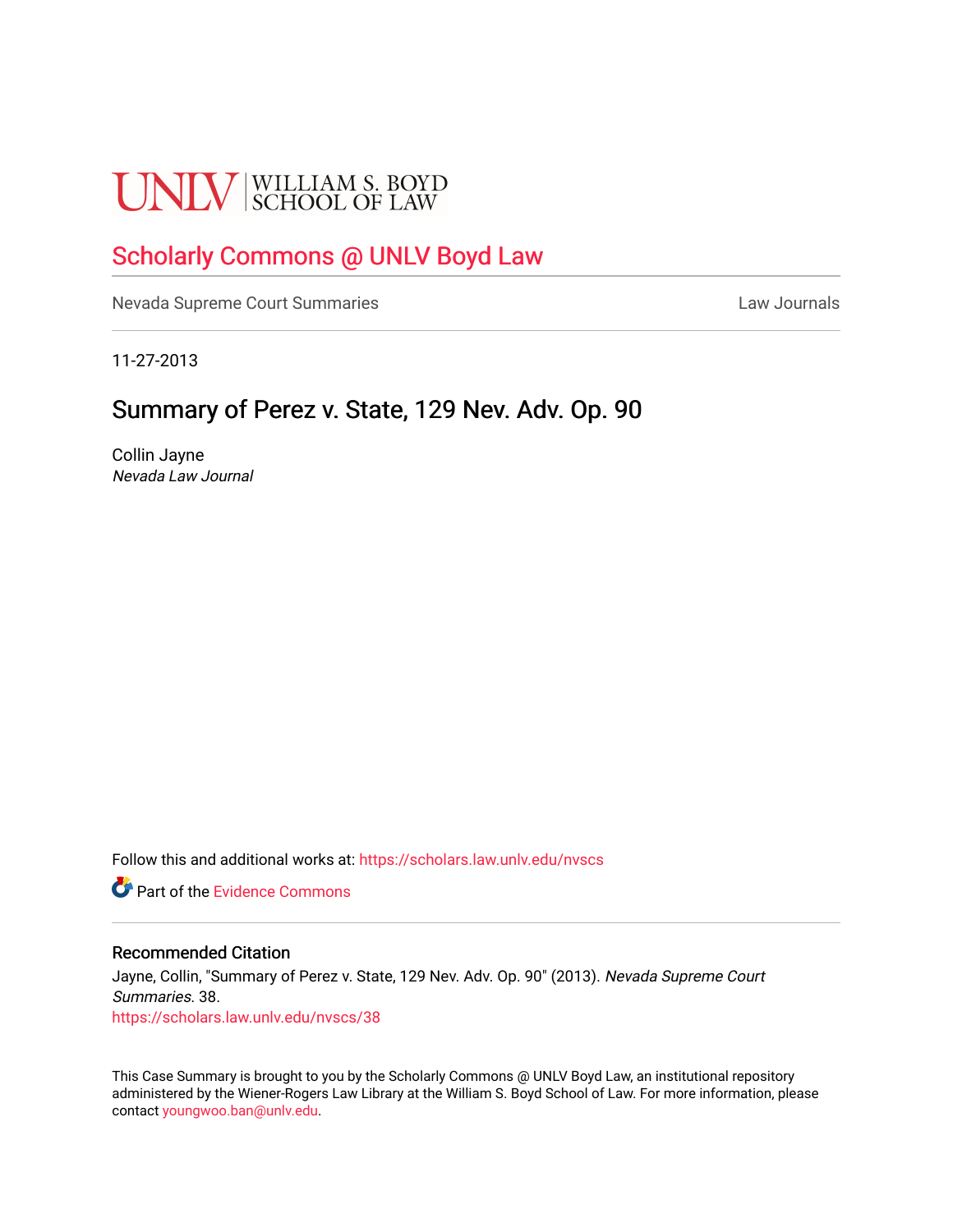# *Perez v. State*, 129 Nev. Adv. Op. 90 (Nov. 27, 2013)<sup>1</sup>

# EVIDENCE: ADMISSIBILITY OF EXPERT TESTIMONY

#### **Summary**

The Court determined the admissibility of expert testimony on "grooming behavior" by accused sexual offenders and the effect that this behavior has on child victims.

# **Disposition**

Expert testimony on grooming behavior in a case involving sexual conduct with a child must have its admissibility determined on a case-by-case basis, based on the requirements that normally govern the admissibility of expert testimony.<sup>2</sup> In this case, the district court did not abuse its discretion in admitting the expert testimony.

#### **Factual and Procedural History**

Appellant Perez was convicted of six counts of lewdness with a minor under 14 years of age and two counts of sexual assault of a minor under 14 years of age. More than a month before trial, the State filed a notice of expert testimony detailing the qualifications of Dr. John Paglini, with his curriculum vitae and a statement that he would "testify as to grooming techniques used upon children." Dr. Paglini received a bachelor's degree in psychology and a doctorate in clinical psychology. In his work over the previous ten years, Dr. Paglini studied sex offenders and their victims, including the presence of "grooming behavior," which is a deceptive relationship with the intent of sexual contact.

At trial, the victim testified to multiple interactions of escalating intimacy with the appellant. The court admitted Dr. Paglini as an expert witness, who testified that the interactions the victim described could be construed as grooming behavior. Dr. Paglini also testified that the presence of this sort of relationship tends to lower the rate of abuse disclosure, and diminishes a victim's resistance to the sexual conduct. During his testimony, the State asked Dr. Paglini if certain hypothetical situations, modeled after the accused behavior of the appellant, would be considered grooming behavior.

After the conviction, the appellant claimed that the district court improperly admitted Dr. Paglini's testimony, that the expert testimony improperly bolstered the victim's testimony, and that the State's notice of expert testimony was inadequate. The Court invited amicus briefs from both NACJ and NDAA, and addressed arguments from each.

### **Discussion**

*Expert qualification*

 $\frac{1}{1}$  $<sup>1</sup>$  By Collin Jayne.</sup>

<sup>&</sup>lt;sup>2</sup> Justice Douglas, with whom Justices Pickering and Cherry agreed, contributed an opinion concurring in part and dissenting in part from the majority of the Court en banc. These three Justices concurred with the majority that expert testimony on grooming behavior should be decided on a case-by-case basis.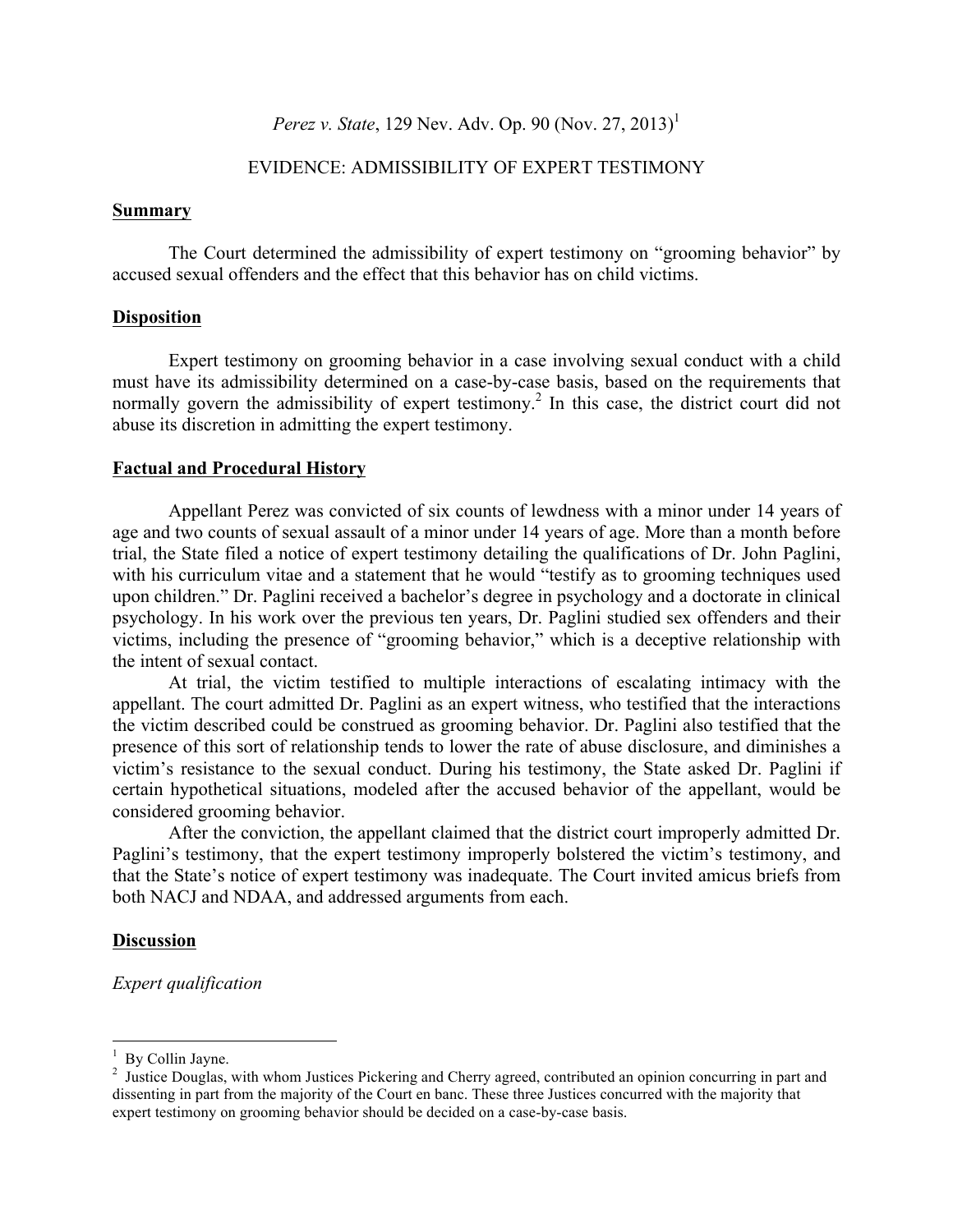"The threshold test for the admissibility of testimony by a qualified expert is whether the expert's specialized knowledge will assist the trier of fact to understand the evidence or determine a fact in issue.<sup>73</sup> This threshold is evaluated in three separate tests—the "qualification," "assistance," and "limited scope" requirements.<sup>4</sup>

# *Qualification requirement*

*Hallmark* listed several non-exhaustive factors for determining if an expert is sufficiently qualified to testify, including "(1) formal schooling and academic degrees, (2) licensure, (3) employment experience, and (4) practical experience and specialized training.<sup>55</sup> Dr. Paglini was formally educated in psychology, and at the time of trial, Dr. Paglini had spent the majority of his career studying the relationship between sexual offenders and their victims, examining the presence of grooming behavior. Based on this formal education and experience, Dr. Paglini possessed the knowledge or experience necessary to render an opinion on grooming behaviors and the effects of such behaviors on victims of sexual abuse.<sup>6</sup>

# *Assistance requirement*

To be admissible, an expert's knowledge must assist the trier of fact to understand the evidence or determine a fact in issue.<sup>7</sup> To meet this requirement, the knowledge must be  $(1)$ relevant and (2) the product of reliable methodology.<sup>8</sup> Appellant only questioned Dr. Paglini's qualification, but the Court invited amici to argue the relevance of expert testimony about grooming behavior in sex offender allegations.

# *Relevance*

Amicus NACJ argued that Dr. Paglini's testimony was not sufficiently probative because the issue to be decided was whether the appellant committed the accused acts, as opposed to his intent during the purported grooming behavior, and the testimony's probative value was outweighed by its danger of being unfairly prejudicial because it compared the appellant's behavior to convicted sex offenders. Additionally, NACJ contended that the testimony should not have been admitted because it was an expert opinion on the appellant's *mens rea*. Amicus NDAA suggested a case-by-case evaluation of relevance.

The Court concluded that "expert testimony on grooming behaviors and its effect on child victims of sexual abuse may be relevant depending on the circumstances of the case." Here, Dr. Paglini's testimony that the goal of grooming is to reduce the resistance to the abuse as well as the likelihood of disclosure was relevant because it helped the jury to evaluate evidence and

 $\frac{1}{3}$ 

<sup>&</sup>lt;sup>3</sup> *Townsend v. State*, 103 Nev. 113, 117, 734 P.2d 705, 708 (1987).<br><sup>4</sup> *Hallmark v. Eldridge*, 124 Nev. 492, 498, 189 P.3d 646, 650 (2008); NEV. REV. STAT. §50.275 (2013).

<sup>&</sup>lt;sup>5</sup> *Id.* at 499, 189 P.3d at 650-51.

*See Morris v. State*, 361 S.W.3d 649, 666-67 (Tex. Crim. App. 2011). Justice Douglas dissented on this requirement, stating that Dr. Paglini never referenced work with victims of grooming, and "did not demonstrate with sufficient specificity that his formal schooling, employment experience, or practical experience qualified him to testify about grooming and its impact on the victim in this case." <sup>7</sup> NEV. REV. STAT. §50.275 (2013). <sup>8</sup> *Hallmark*, at 500, 189 P.3d at 651.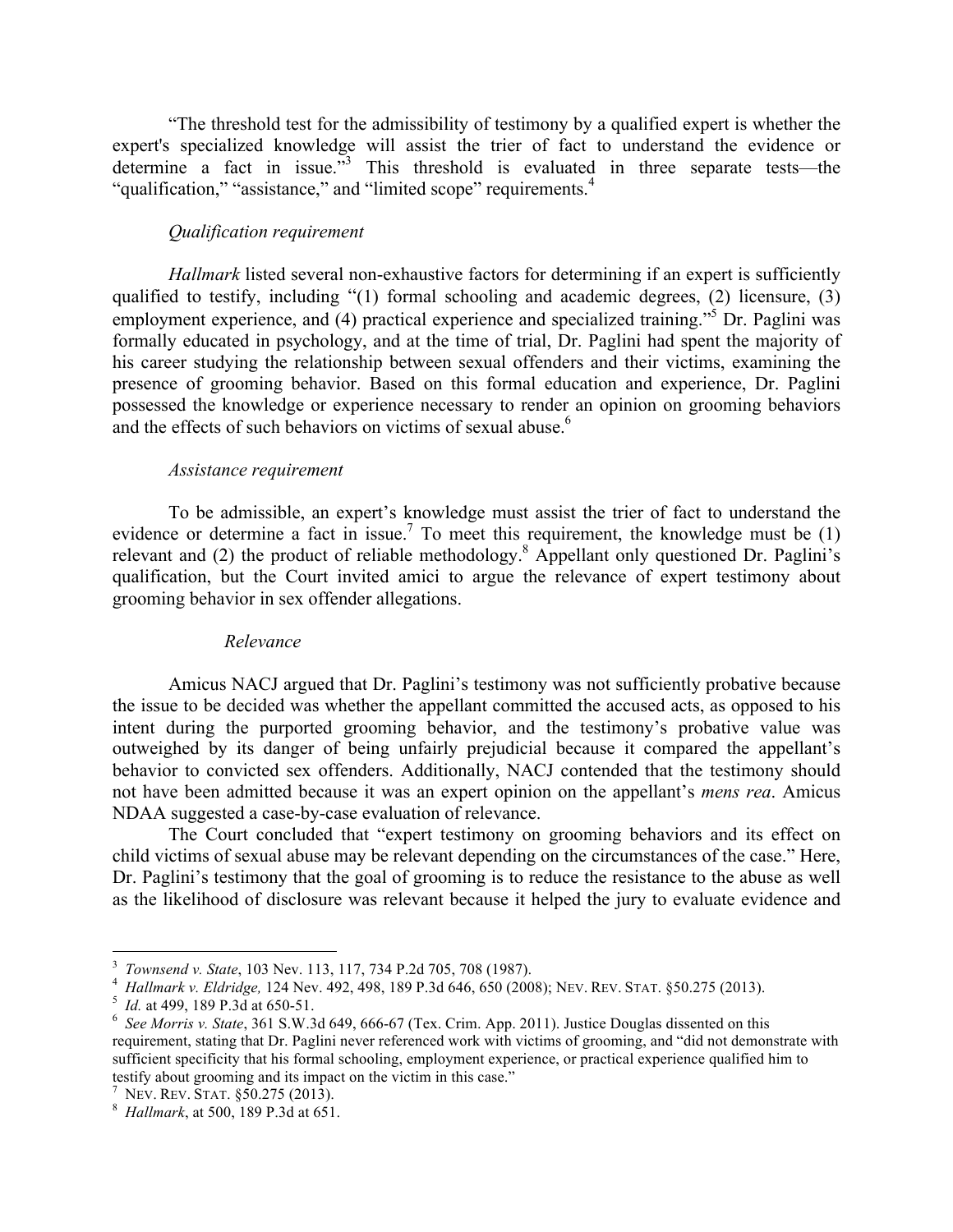assess the victim's credibility.<sup>9</sup> Furthermore, the Court rejected NACJ's argument that expert testimony as to an ultimate issue should not be admitted if it is otherwise non-objectionable.<sup>10</sup>

Dr. Paglini's testimony did not contain an opinion on the victim's credibility or suggest that he believed that she had been abused; his testimony merely addressed the general purpose and method of grooming, including insight in the form of hypotheticals based on the appellant's behavior. The expert testimony accordingly met the first part of the assistance requirement.

# *Reliability of methodology*

*Hallmark* also listed five factors to be used in evaluating the reliability of the expert's methodology in forming an opinion: "whether the opinion is (1) within a recognized field of expertise; (2) testable and has been tested; (3) published and subjected to peer review; (4) generally accepted in the scientific community (not always determinative); and (5) based more on particularized facts rather than assumption, conjecture, or generalization."<sup>11</sup> Depending on the case, these factors may be applied with varying importance.<sup>12</sup>

Dr. Paglini works as a psychotherapist for sex offenders – a recognized field of expertise.<sup>13</sup> Grooming behavior has been recognized by courts as generally accepted by the scientific community.<sup>14</sup> The testimony was based on specific facts Dr. Paglini observed in his practice. His opinion was not testable, tested, or subject to peer review, but these two factors should be given less significance in the present case's nature. In sum, the expert testimony was based on sufficiently reliable methodology.

# *Limited scope requirement*

The Court agreed that one small portion of the testimony did exceed the scope of Dr. Paglini's specialized knowledge. However, the appellant did not object to the scope of Dr. Paglini's testimony as outside the scope of his qualifications, but rather as outside the scope of his proposed testimony. Accordingly, the Court reviewed this decision for plain error.<sup>15</sup> Due to the brevity of the digression, it did not amount to plain error. Accordingly, the expert testimony cleared all tests to meet the requirements for admittance, and was correctly admitted.

# *Vouching*

Appellant further claimed that Dr. Paglini's testimony improperly reinforced the victim's testimony. Although Nevada law precludes an expert from remarking on whether he or she

<sup>-&</sup>lt;br>9 <sup>9</sup> Justice Douglas disagreed with the majority, stating that expert testimony was not necessary to explain the effect of the appellant's actions on the victim, when the victim could, and actually did, describe how the appellant's actions decreased her resistance to his abuse. Because it was not probative, or barely probative, the testimony became unfairly prejudicial.<br><sup>10</sup> Nev. Rev. STAT. §50.295 (2013).

<sup>&</sup>lt;sup>11</sup> Hallmark, at 500-01, 189 P.3d at 651-52.<br><sup>12</sup> Higgs v. State, 126 Nev. \_\_\_, \_\_\_, 222 P.3d 648, 660 (2010).<br><sup>13</sup> See People v. Ackerman, 669 N.W.2d 818, 825 (Mich. Ct. App. 2003).<br><sup>14</sup> See Morris v. State, 361 S.W.3d object at trial), *abrogated on other grounds by Nunnery v. State*, 127 Nev. \_\_, \_\_\_ n.12, 263 P.3d 235, 253 n.12 (2011).